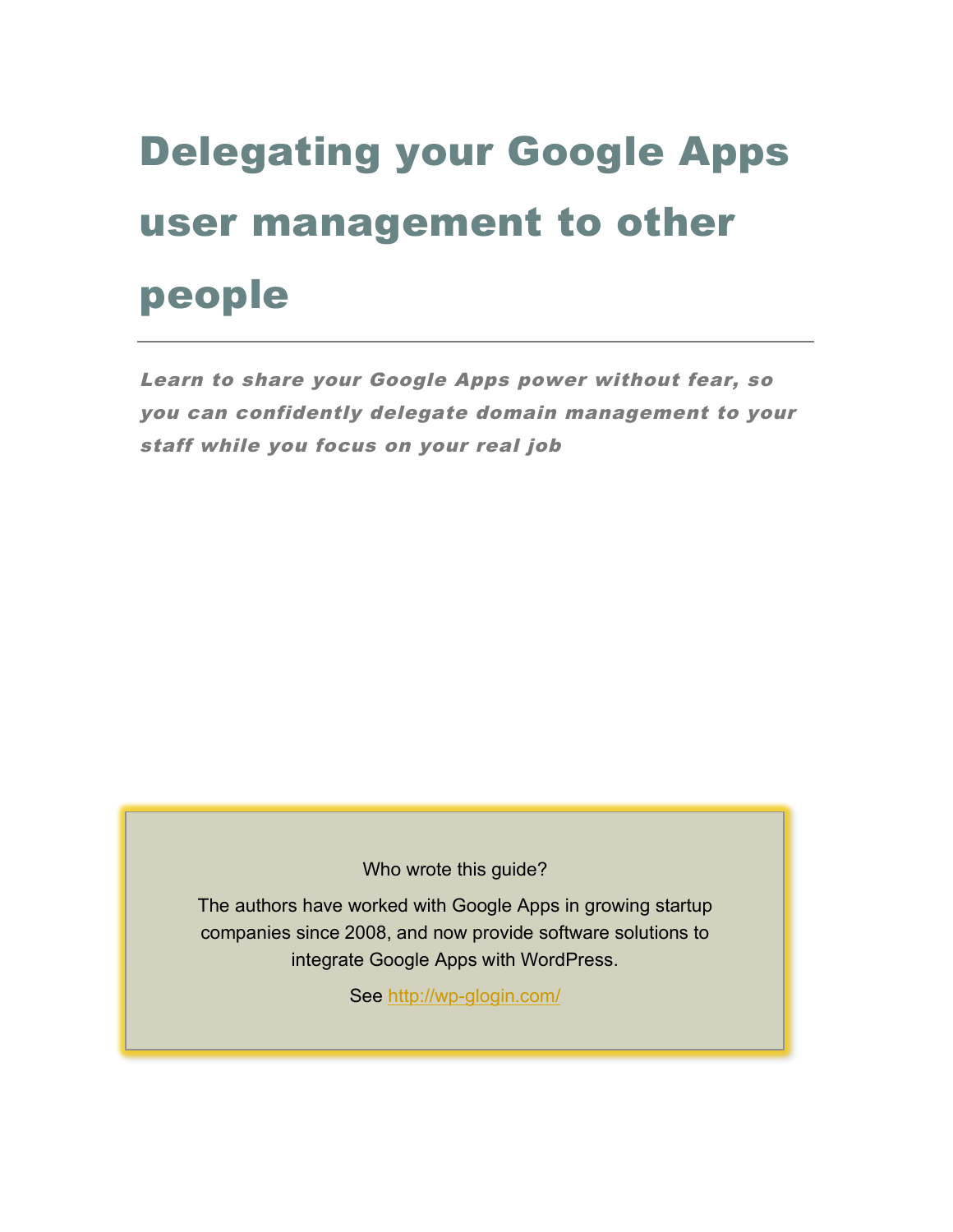## Introduction

Setting up Google Apps users is easy, but can you make it even easier and also guard against potential future problems?

A simple 'employee change' checklist based on this document will mean you can delegate Google Apps management to support staff as your organization grows, without fearing that you will compromise security.

The guide is aimed at growing companies or organizations (perhaps fewer than 50 employees). You are the Google Apps admin, but you're not really a full time IT person.

> Sticky notes like this one will guide you to the important points!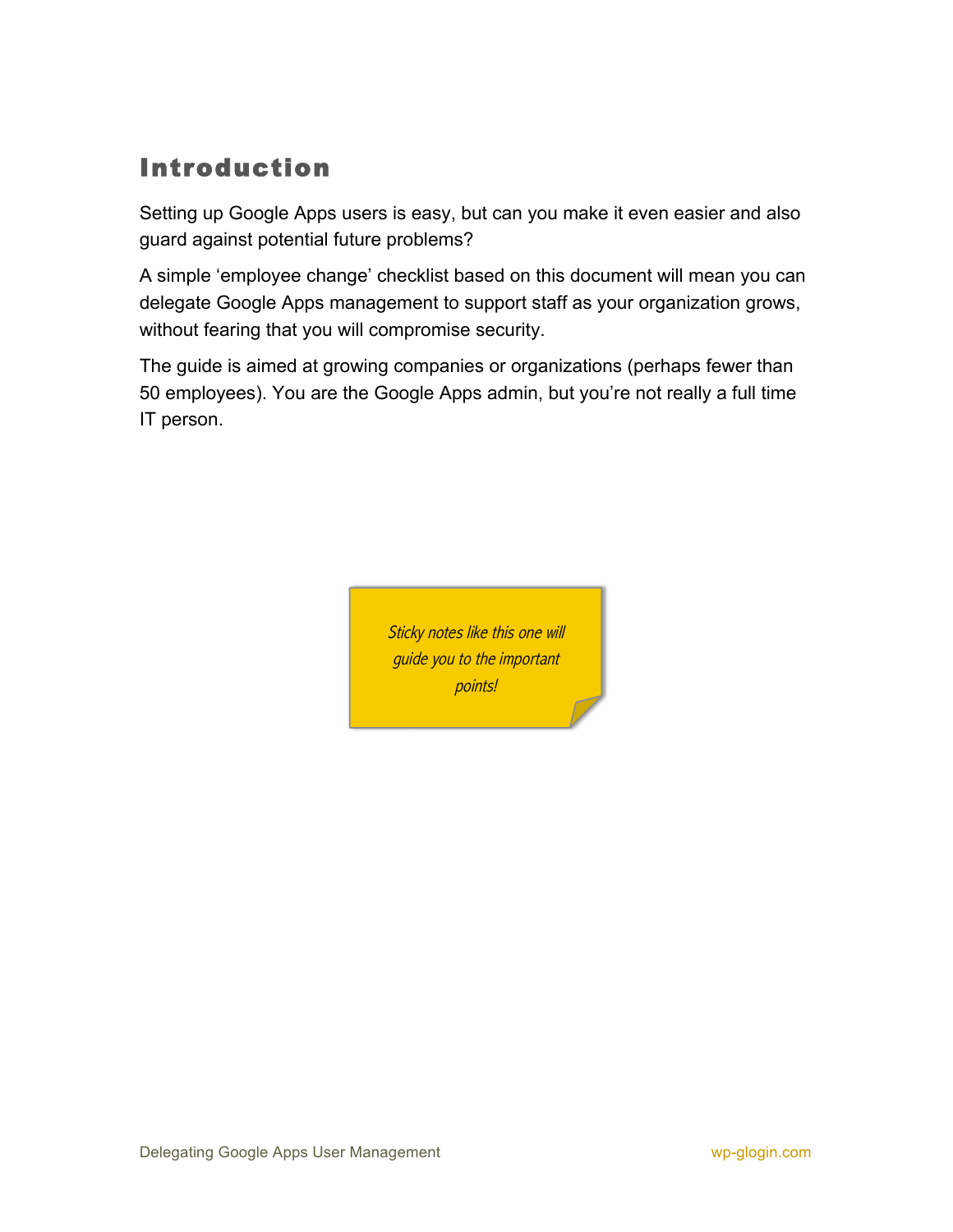## Contents

This guide will not cover the 'how to' of administrating Google Apps. Creating a new user or group is pretty easy, and working out new tasks can generally wait until the day you find out you need them.

Instead we'll cover a few things that a growing organization *can* always leave until tomorrow. But implementing them will mean that you can make user admin easier for yourself – or delegate to support staff without worrying (too much) that they have the keys to your whole organization.

First we need to cover a couple of features available in Google Apps, which you may not be using already, and then we put them together to help build your checklist.

- Topic summary: Organizational units
- Topic summary: Admin roles and privileges
- Delegating to support staff: checklist for new/leaving employees
- Creating a basic organizational structure with admin roles
- Avoid 'losing the keys'

If you don't initially want to cover details of the first two topics – organizational units and admin roles – just jump straight to the section on delegation for some ideas for approaching that!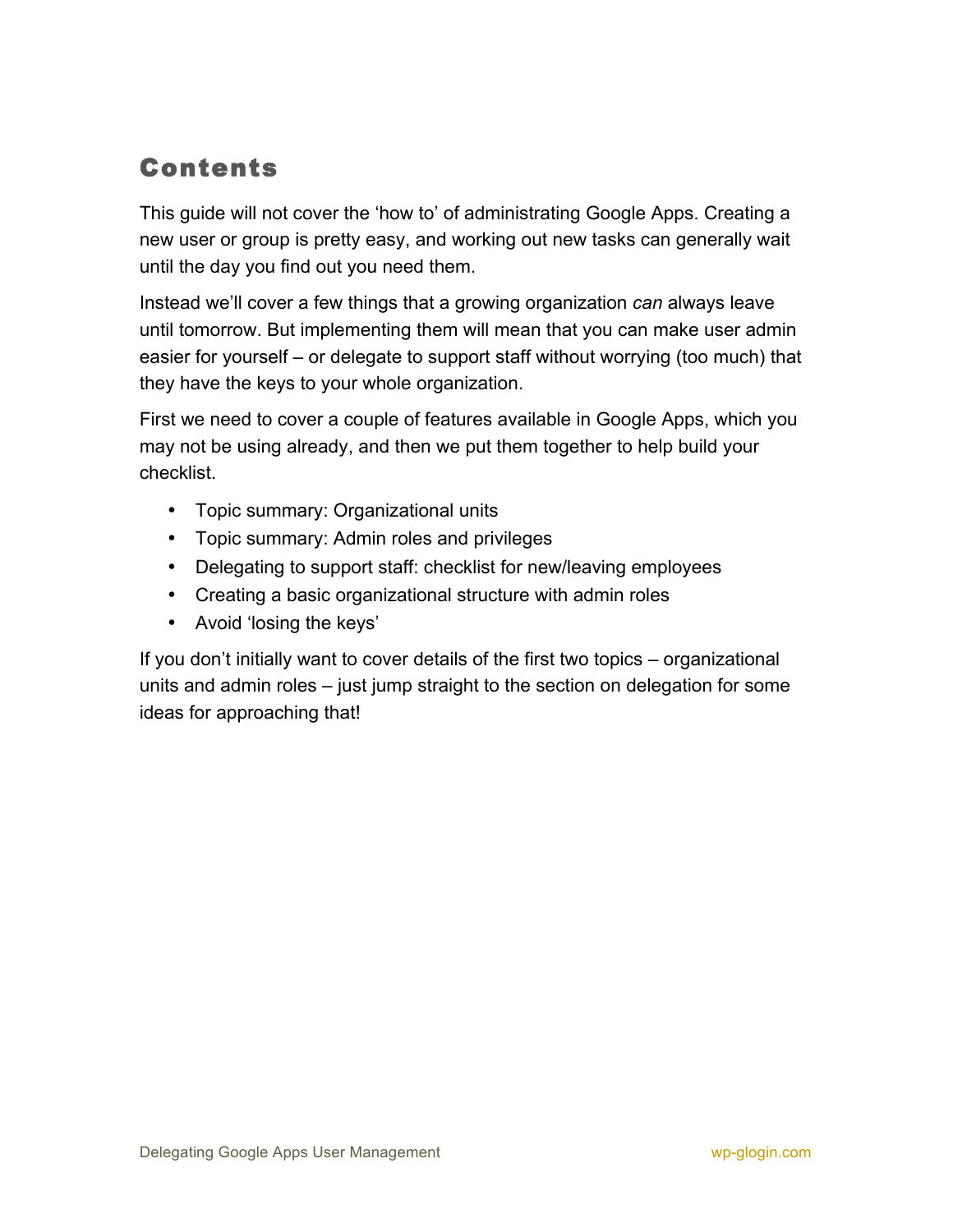## Organizational Units

Organizational Units are a hierarchy that can be applied to user accounts, meaning you can control access to Google Apps features for every user

Skip if you already know this stuff!

within a particular group of units at once. This simply saves setting individual settings one-at-a-time.

So, for example, you may start off creating new users, and they are added to the top-level default organization. You give everyone in the organization access to GTalk. That's fine until you realize that your developers are interrupted too often with this feature enabled. So you create a new unit underneath the top-level organization called 'Developers'. You add all developer accounts to this, and then disable access to GTalk for that sub-unit.

Or you may need to create accounts for contractors, and you feel that they shouldn't have permission to share Drive documents outside the company. By contrast, full-time employees are trusted to make the judgment about which documents should be shared, so they have permissions to share documents with any Google user. So you can create a sub-unit for Contractors, changing Drive sharing settings just for those users.

There is a flexible system for inheriting these settings through the hierarchy. When you turn off GTalk for Developers, you can specify whether this will override any future changes to that setting higher up the chain.

Most small companies don't really need to treat different departments differently, and there is absolutely no need to create an organizational hierarchy that actually reflects your company's reporting lines. That's a waste of time until you have any need for different settings for different users – and when that happens, you may find that the company's reporting lines do not determine how those units need to be created anyway.

You can read Google's help topic on Organizational Units here: https://support.google.com/a/topic/1227584?hl=en&ref\_topic=2425090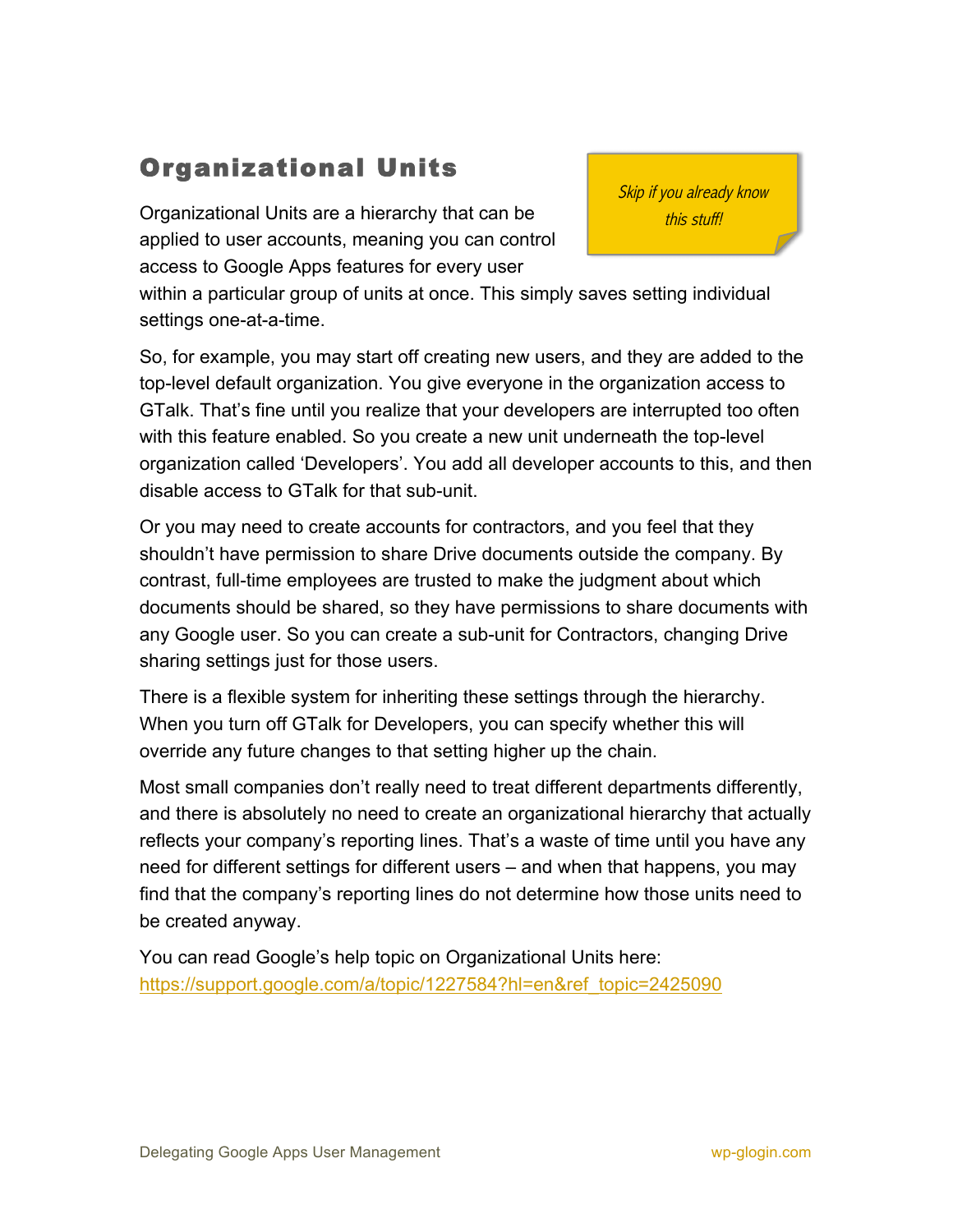## Admin Roles and Privileges

Administrator privileges are rights that you can assign to a user allowing them to create or change other users' setup, or change groups and other Google services.

Skip if you already know this stuff!

Most likely, whoever set up Google Apps is a Super Admin (meaning they can do anything to any user accounts). And maybe another company director was made a Super Admin as a backup. Unless you set up privileges for other staff, one of those Super Admins needs to personally create new users, manage groups, and deal with most support issues.

Other than Super Admin, there are the following default roles available:

- Groups Admin
- User Management Admin
- Help Desk Admin
- Services Admin

Groups Admin is allowed to create or edit groups and add users to them.

User Management means they can create or edit user accounts (but not change Organizational Units).

Help Desk Admin is basically a cut-down version of User Management – they can only read user details (can't create or change) and can reset passwords.

Services Admin can enable or disable specific services and change their settings – e.g. Email, Drive. This is obviously quite powerful, but at the same time, a Super Admin can immediately reverse any of these settings.

Roles are additive rather than hierarchical. Each role will bring a set of privileges to any user given that role.

You can approach roles and users either way round – you can view a list of users and assign roles, or you can look at roles and assign/unassign those roles to selected users. The first method: go to Users in your main (new style) Admin console, click on a user, then Show More at the bottom of the screen. Find "Admin roles and its privileges".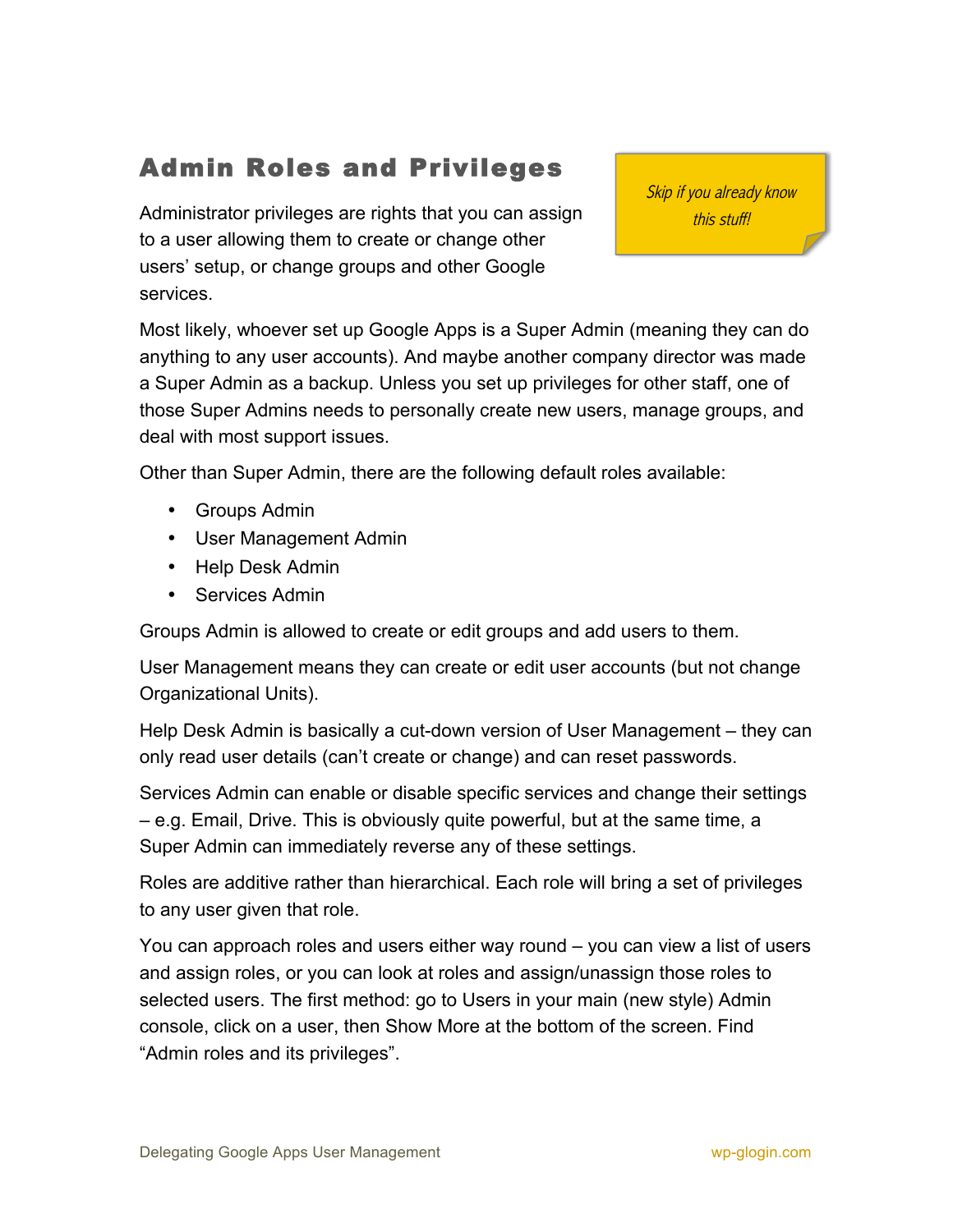For the second method, you can click Admin Roles in the main Admin console. It may be hidden under "More controls" at the bottom.

Just one usability note: Privileges cannot be assigned directly to users; Roles build up a set of Privileges, and then Roles can be assigned to Users. When Google displays the list of 'resolved privileges' that the role(s) assigned to a user will bring, all the privileges are greyed out (since you can't change them directly). But you have to look pretty closely to understand whether the ticks are present or not!

One fear you may have about assigning Admin roles to others, such as support staff: can they delete or disable your Super Admin account? Or if not, maybe they can create a new user account that is a Super Admin, and then log in as that user and delete you…? It appears Google has thought about this, and as long as you do not make them a Super Admin, there are controls in place to ensure they cannot take ownership of the Google Apps Domain. More thoughts on doing this successfully are coming up next!

You can read Google's help topic on Roles and Privileges here: https://support.google.com/a/topic/2785005?hl=en&ref\_topic=2661664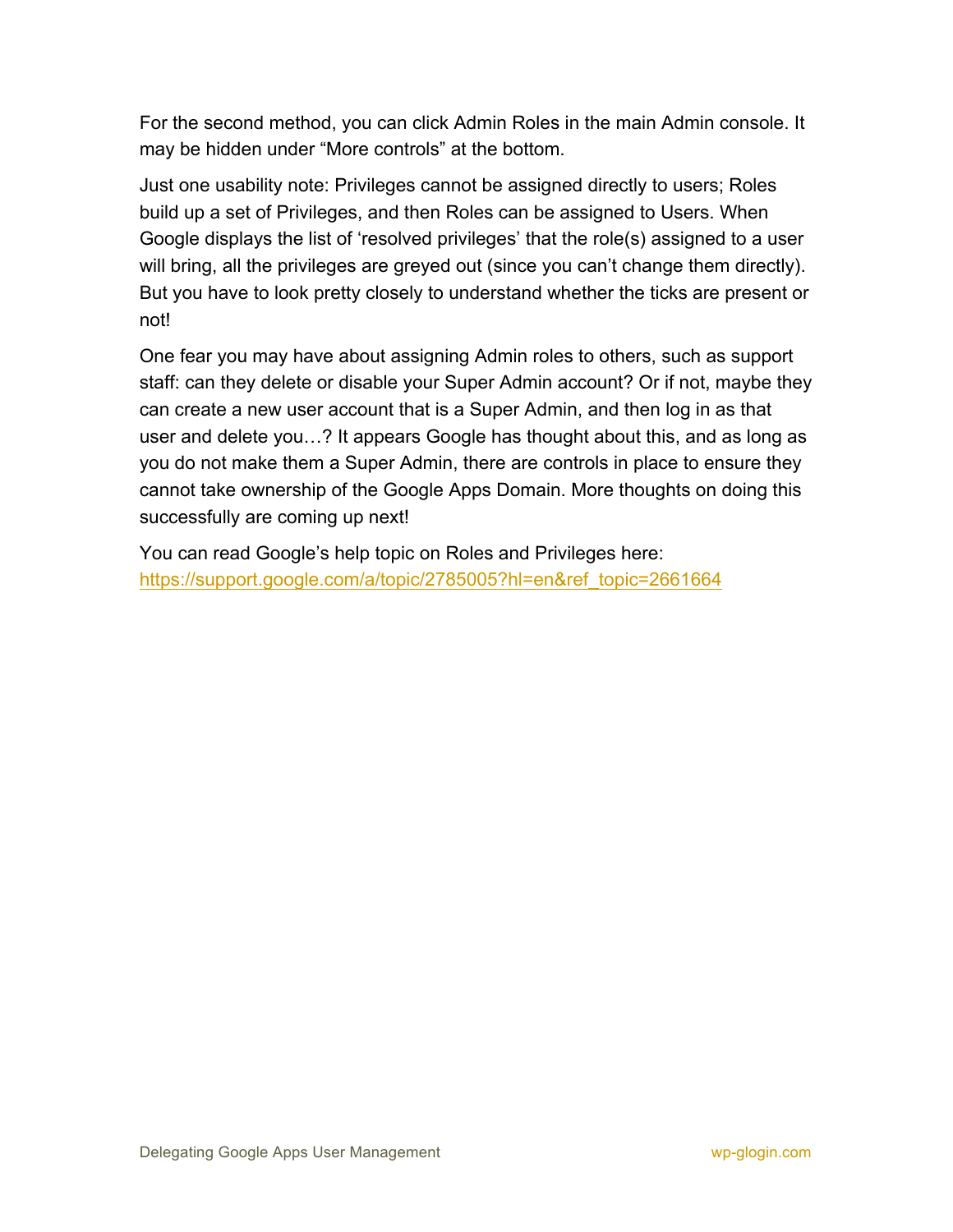## Delegating to Support Staff

It's very easy for the co-founders of a company, or director of an organization, to end up dealing with Google Apps user management for a long time as the company grows. Fears over handing security to others, and worries that they "won't do it right", can make it feel easier to keep full control personally.

This can continue well past the point where the senior staff could have the help of existing support staff such as personal assistants or office managers.

Here are our thoughts on delegating Google Apps user management effectively.

In this section, let's assume that you have one trusted member of support staff (e.g. a Personal Assistant – PA) who you would like to manage Google Apps for everyone else in the organization (apart from two Super Admin company directors).

#### Increase Security

A sensible rule, if you don't already have it turned on for most users in your organization, is to insist that 2-step Authentication is turned on for all users who will become Admins – including

Turn on Two Factor Auth and explain security to your employee

yourself. Multi Factor Authentication is the security system whereby you require a code from a device such as a mobile phone as well as a password.

Enable this for your PA before granting any Admin rights, and ensure they are comfortable using it. You can insist on the use of MFA as part of your conversations designed to build up trust in the next section.

#### Build Trust

Before you expect your PA to take over this responsibility, it is important that everyone is happy:

• You trust your PA as a human – you don't expect them to abuse these powers deliberately, or through coercion from other staff members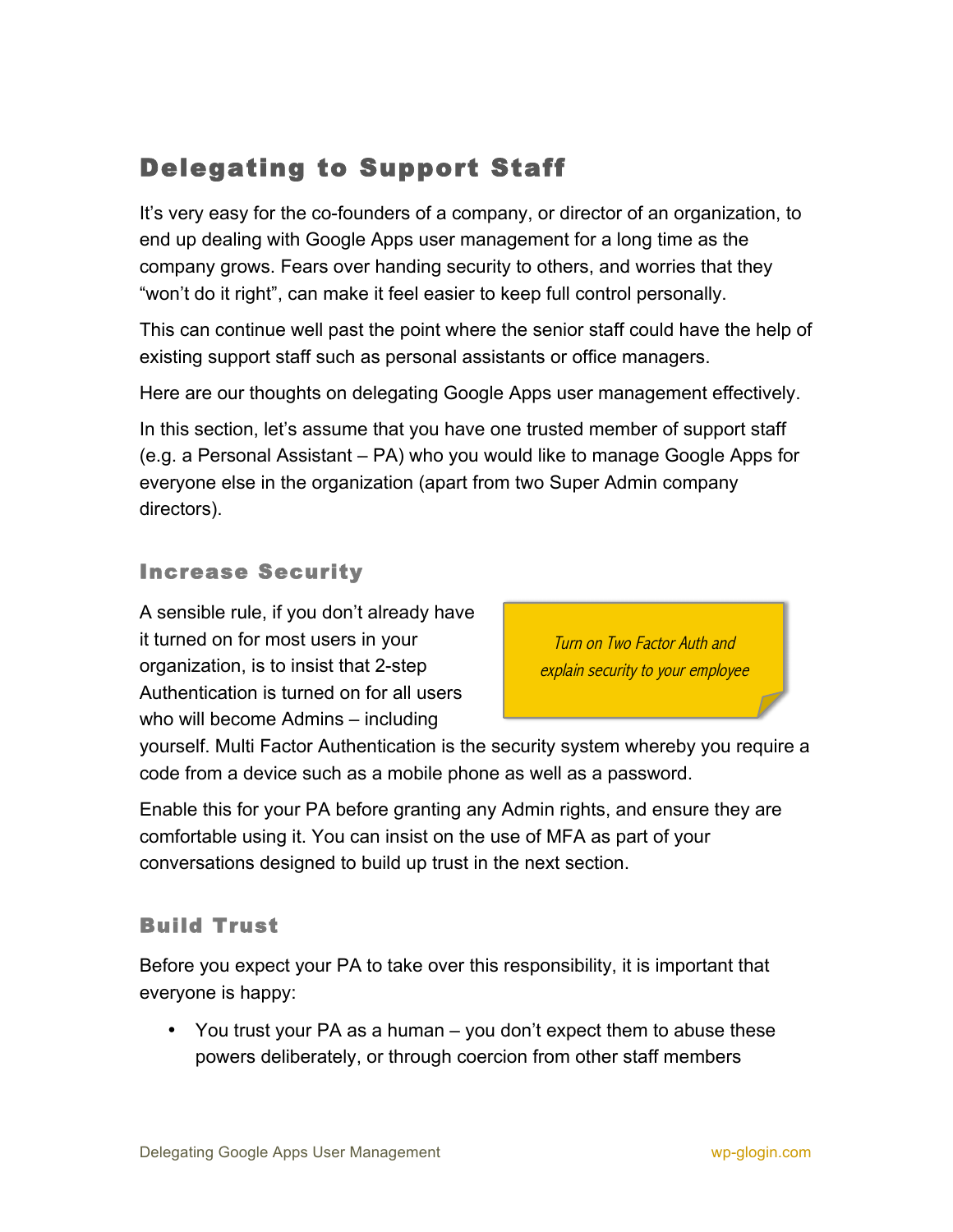- You trust your PA as a computer operator you don't expect them to inadvertently grant unauthorized access or delete data
- Your PA needs to be comfortable with this new-found power
- Other staff will understand the new approach and be comfortable approaching the PA with support requests

Ultimately, communication is the best approach to this. You may gain some insight into your PA's understanding of security during your conversations about enabling 2-step Auth, and by seeing how easily they adopt the new security approach.

Do not be afraid to explicitly discuss all these issues around trust. Explain how severe to the on-going health of the organization it could be to lose access to Google Apps accounts.

Especially if the PA is a new member of staff, it may make sense to withhold admin rights until a significant event occurs, such as the very end of their threemonth probation period – and make it very clear you are waiting for that time. That may underline the level of trust you are placing in them.

Before user management transfers to your PA, make sure you announce to the whole organization that support queries, and requests to set up accounts for new employees, should now be directed to your

Announce to everyone that Google Apps support is changing for them

PA. Explain how requests should be submitted – e.g. telephone or email, please do not bother the PA at their desk since they have other work that may take priority. Say that the PA will not be authorized to enable new services or change other settings without approval from you.

Remind all staff how important it is to keep passwords secret, to report if they may have been compromised, and to respect that the PA has clear guidelines to follow – for example, staff members must not ask the PA to give them access to another employee's account because they need information in that other employee's absence.

Finally, grant the relevant roles to the PA. For example: User Management and Groups. But do not make them a Super Admin.

Take the PA through the checklist (to be discussed in the next section) and ensure they understand how to actually perform the admin actions that may be required of them.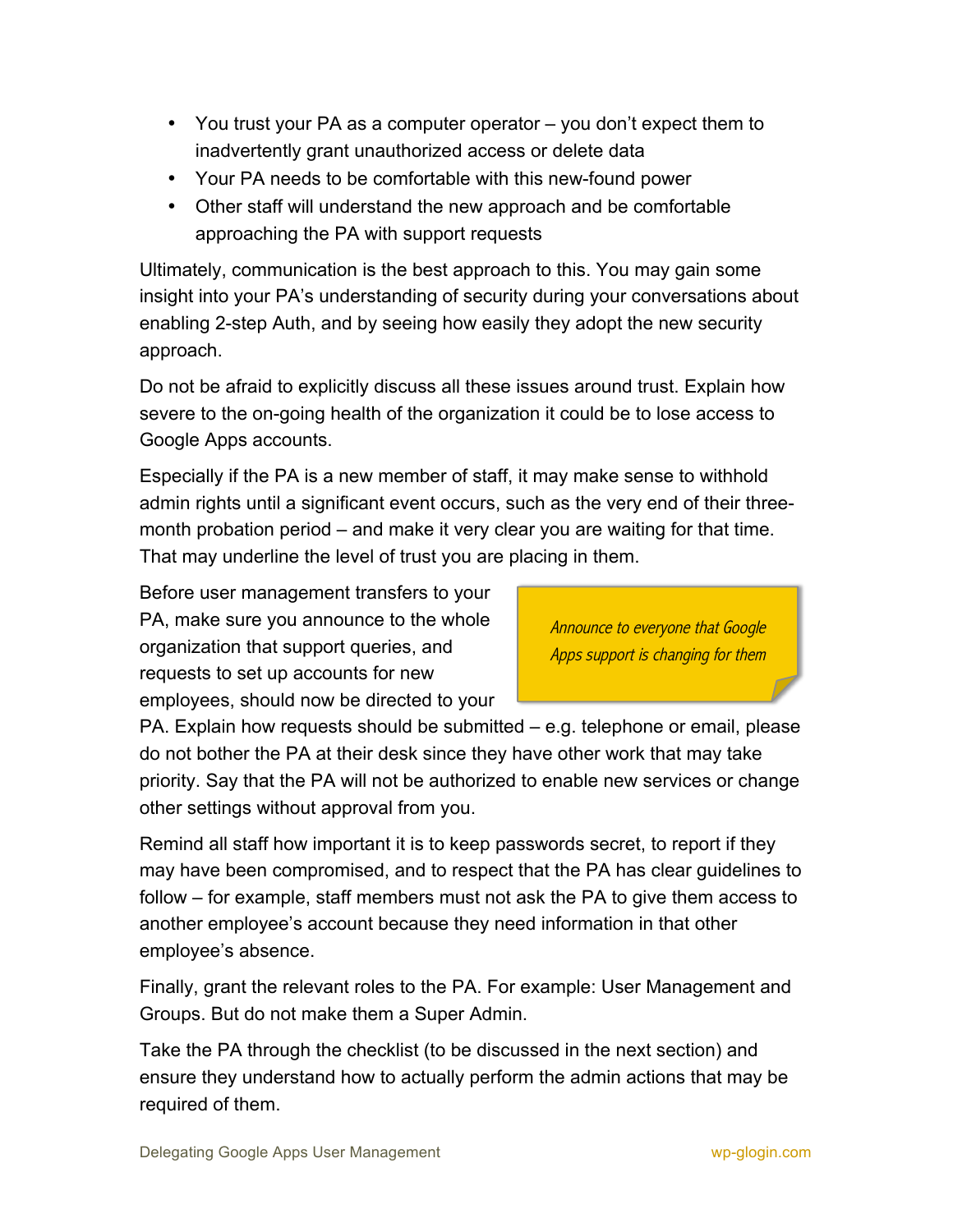#### Checklists

Provide a checklist for your PA so they have clear guidelines for responding to support queries. In most cases, we are not suggesting that the PA actually needs to check boxes… but they do need a framework to ensure they understand how to maintain the level of security you desire.

We recommend keeping a staff directory, especially including phone numbers, so that employees can communicate with the PA, and vice versa, even if they cannot access their email.

#### Support checklist

How to check who they are talking to:

- Maybe direct emails about that email account are fine
- Perhaps phone calls should only be accepted from the registered phone number of the employee of that account – call back if needed
- Maybe employee's manager can call on their behalf, maybe not
- Don't go silly on these 'security checks' if your organization is small enough that the PA knows everyone anyway
- But as a minimum the PA must be sure they are talking to the account in question (don't take queries from a random Yahoo email address claiming to be an employee)

What can they do:

- Create new users? Maybe only on request from named managers
- Reset passwords
- Add/remove from groups? Maybe need a clear structure of which groups each type of employee should be allowed to join
- Change user's names? Add email aliases?
- Suspend or delete accounts? Presumably only on request from named managers
- Enable/disable particular services?
- Explicitly list actions they should not be allowed to perform
- State that things not covered should be cleared through you first
- These last two are important to give the PA confidence to refuse requests from staff members (who may technically be senior to them)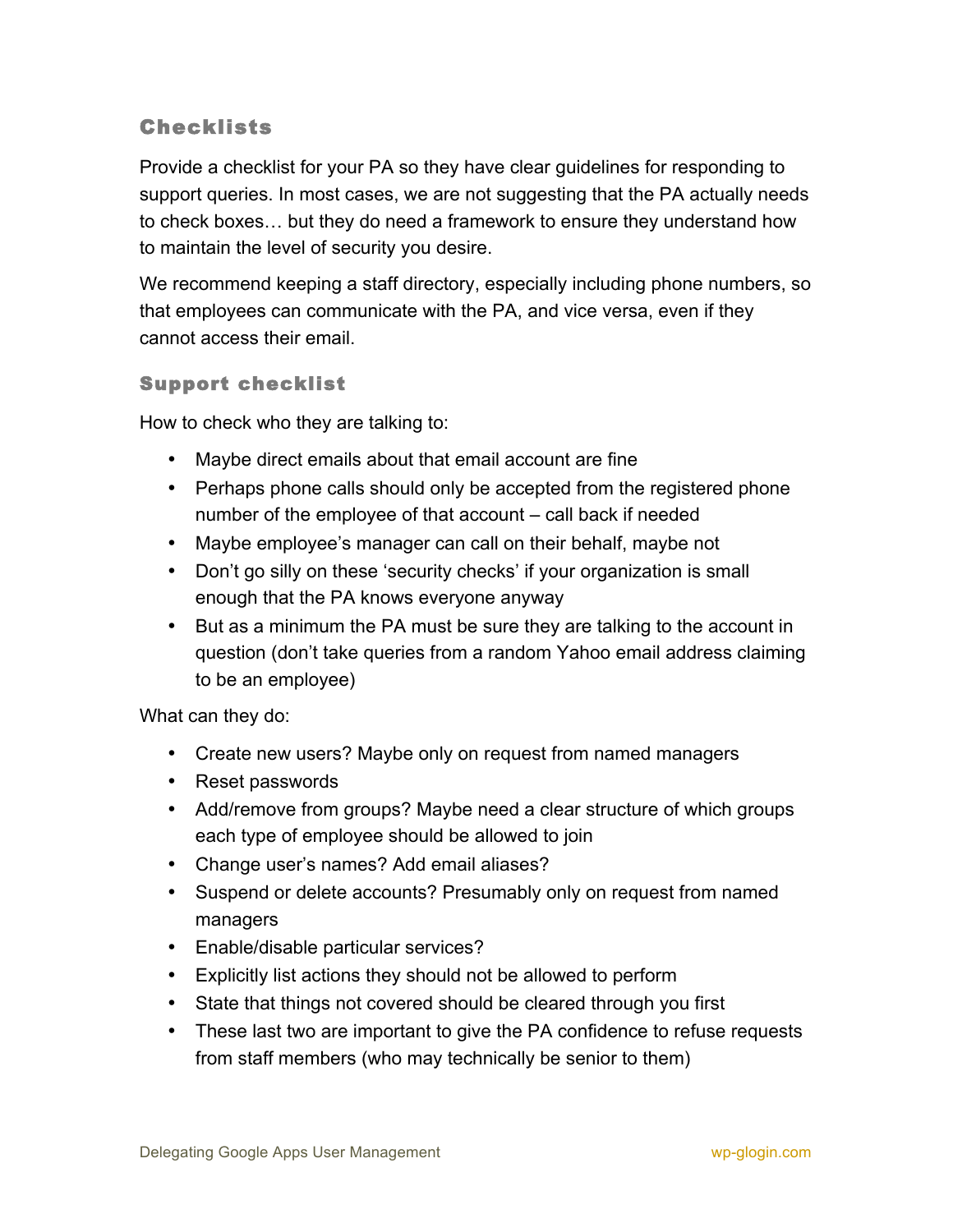#### Employee change checklist

The support checklist mainly covered how to deal with ad-hoc support queries from staff. Also create a checklist to cover any Admin tasks that should be performed when certain HR events occur.

These lists can form part of wider-reaching checklists to ensure things happen outside Google Apps too. For example, you may need to enable other services such as Dropbox, or pass information on to your accountants. And you may wish to ensure that new joiners are introduced to relevant people, and given a tour of your products.

#### New employees

Keep a list of 'managers' who should be authorized to request new accounts to be created. List the information needed about a new employee – make a form if there is sufficient data required.

For Google Apps:

- How should email addresses be formed, especially if there are conflicts?
- Which Groups should they be added to?
- Are there any Organizational Units that should be respected?

The PA may not have billing abilities in Google Apps, in which case you will need to ensure that you have pre-paid for sufficient unused user accounts.

#### Departing employees

It is very important that you have a system in place for when an employee leaves. Not only must your PA understand this system but also managers must know to initiate this process in a timely manner.

The exact process may depend on why people are leaving, and managers may have different feelings about the risk posed by different employees – but that's why a checklist can be useful, to avoid this process being seen as being personal.

- Who can initiate requests for account termination the list of managers again?
- Should accounts be suspended rather than deleted initially?
- Before suspension, should auto-responders be enabled?
- Before deletion, should the user's email be redirected to their manager?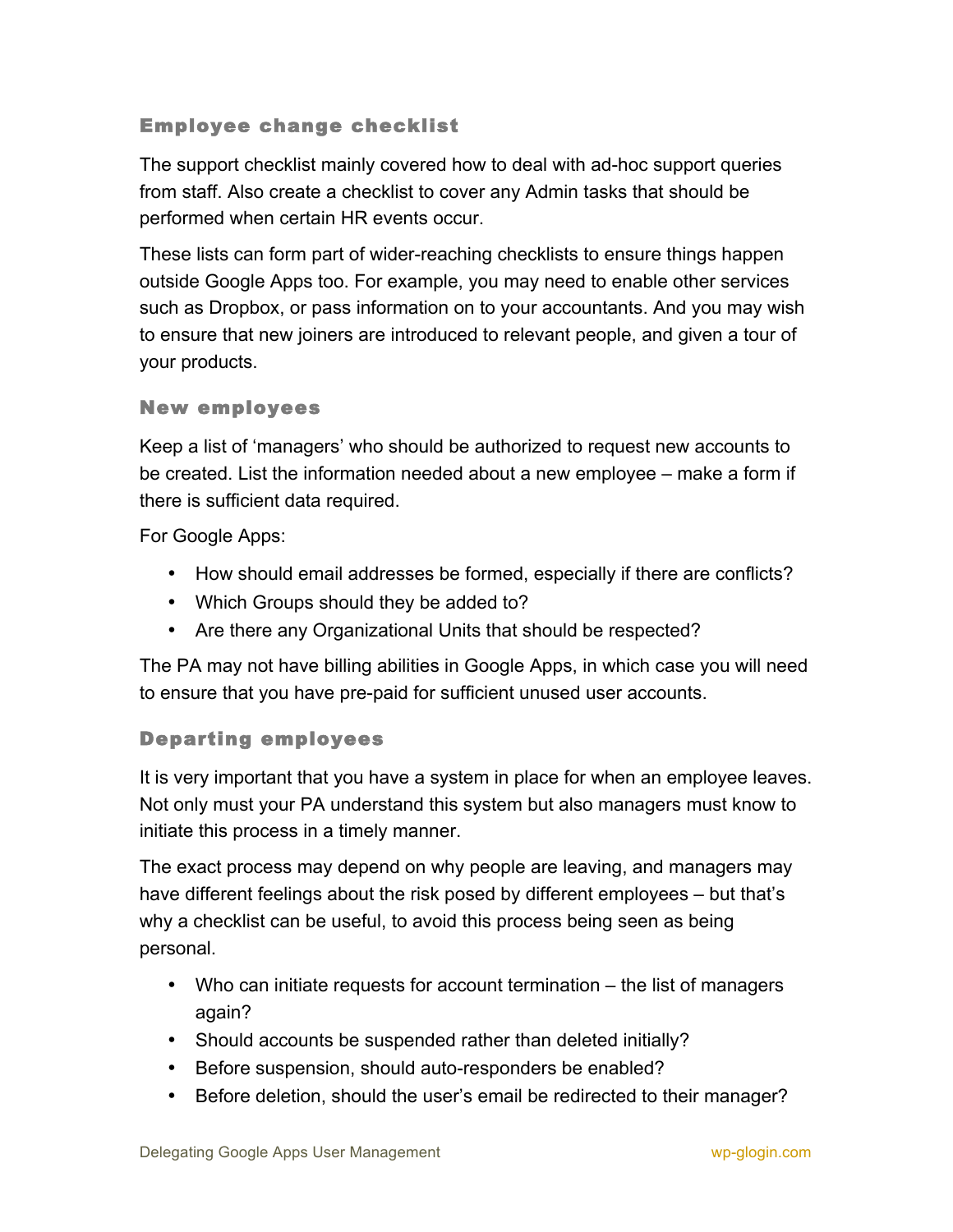- For employees who are terminated (rather than resigning voluntarily), should account suspension occur immediately following (or before) their termination meeting?
- Describe a process for transferring ownership of any of their Google Drive documents

Once a user account is deleted, you have five days to frantically contact Google if you really need it reactivated. They can't guarantee that all data will be intact either. So suspension can definitely be a good option, although the downside is that you continue to pay for the account.

Whether suspended or deleted, be careful with document ownership. You can see the number of docs owned by a user in their profile within the Admin console. It's sensible to go into the account and transfer ownership of all docs to someone else before it is turned off. Change the password of the account first of course.

For email forwarding, renaming the main email address of the departing employee, and then adding the real email address as an alias to their manager's email account, is the most permanent way to affect this.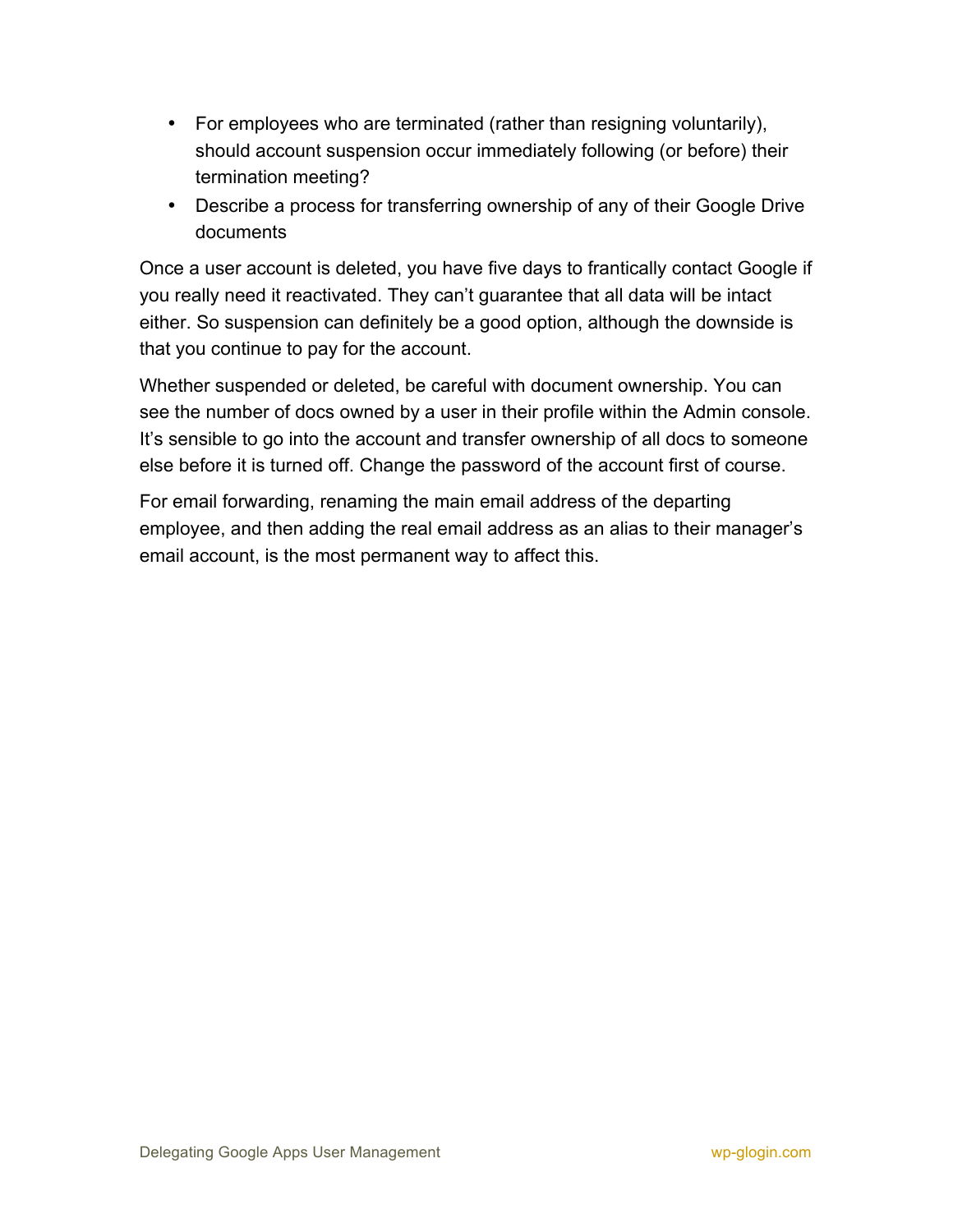## Organizational Structure

In the example so far, for a relatively small organization, everyone is part of the same Organizational Unit, and only the Super Admins

Just some reasons why Organizational Units could be useful for you…

and PA have the ability to make changes to user accounts. Here we cover some reasons why you might want to create a more involved organizational structure.

#### Keeping Senior Managers Immune

You may have a set of senior managers who should have a different level of trust to the rest of your staff. Those managers may be important enough that you don't want your PA to be able to change their accounts – that should be left to you as a Super Admin, if it ever happens.

To achieve this, set up a sub-unit for your Organization called Employees. You and your senior managers should be in the top-level Organization, and all other employees should be in the Employees sub-unit. Crucially, when you grant admin roles to your PA, you must ensure they only have rights within the Employees sub-unit.

#### Senior Managers Administer their own employees

Perhaps you have a senior manager covering each department in your organization: Operations, Sales, and Development; and you would like them to administer accounts for their own employees, but not be allowed to interfere with other departments.

In this case, you would create sub-units for each of those departments, granting Admin access to the manager only within their respective sub-unit.

Whether or not the manager themselves is in the sub-unit is up to you, but be careful to be consistent – if they have control of their own account, you need to think how you can make changes to their account that they cannot immediately undo.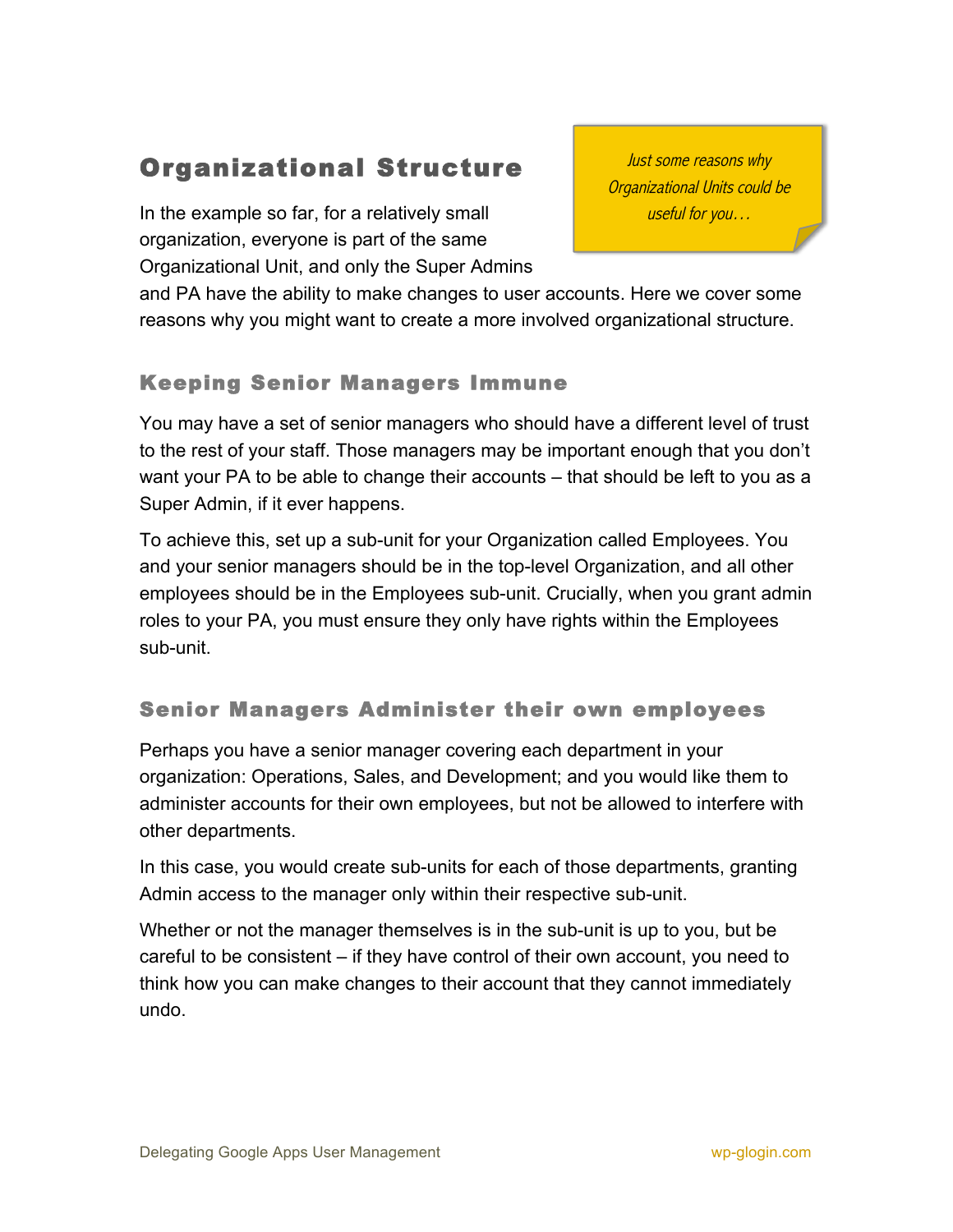## Avoid 'Losing The Keys'

It may take a lot to overcome the fear of handing user management to a member of support staff.

Small things to do that might one day save your life!

But in practice, as long as they are not a Super Admin, they should not be able to perform many actions that are irreversible by you as a Super Admin.

Google itself is probably the biggest threat to your ownership of your domain. Ultimately, Google needs to be convinced that you are the rightful owner of your domain, and that you are paying for your Google Apps licenses.

This section describes safeguards that you may wish to implement in order to avoid the worst.

#### Domain Verification

Most likely, at some point you have been asked by Google to prove you own a domain name. This is where you are asked to add a DNS TXT record to your domain using whichever registrar helped you purchase your domain name – e.g. GoDaddy.

Google considers the ability to add this TXT record as the ultimate power!

Regardless of your roles and privileges, Google support will take any instructions for a Google Apps domain from anyone who can verify domain ownership in this way.

You should not be required to verify every time you want to do anything – sufficient privileges should be enough. But the domain name verification system tells you that in order to protect your Google Apps domain, you need to protect your domain itself.

#### DNS

Our recommendation would be to keep your DNS passwords highly secure… This is obviously important anyway, if your domain name itself is important to your business.

However, securing your Google Apps Super Admin accounts is equally important, especially if your DNS account can have its password reset through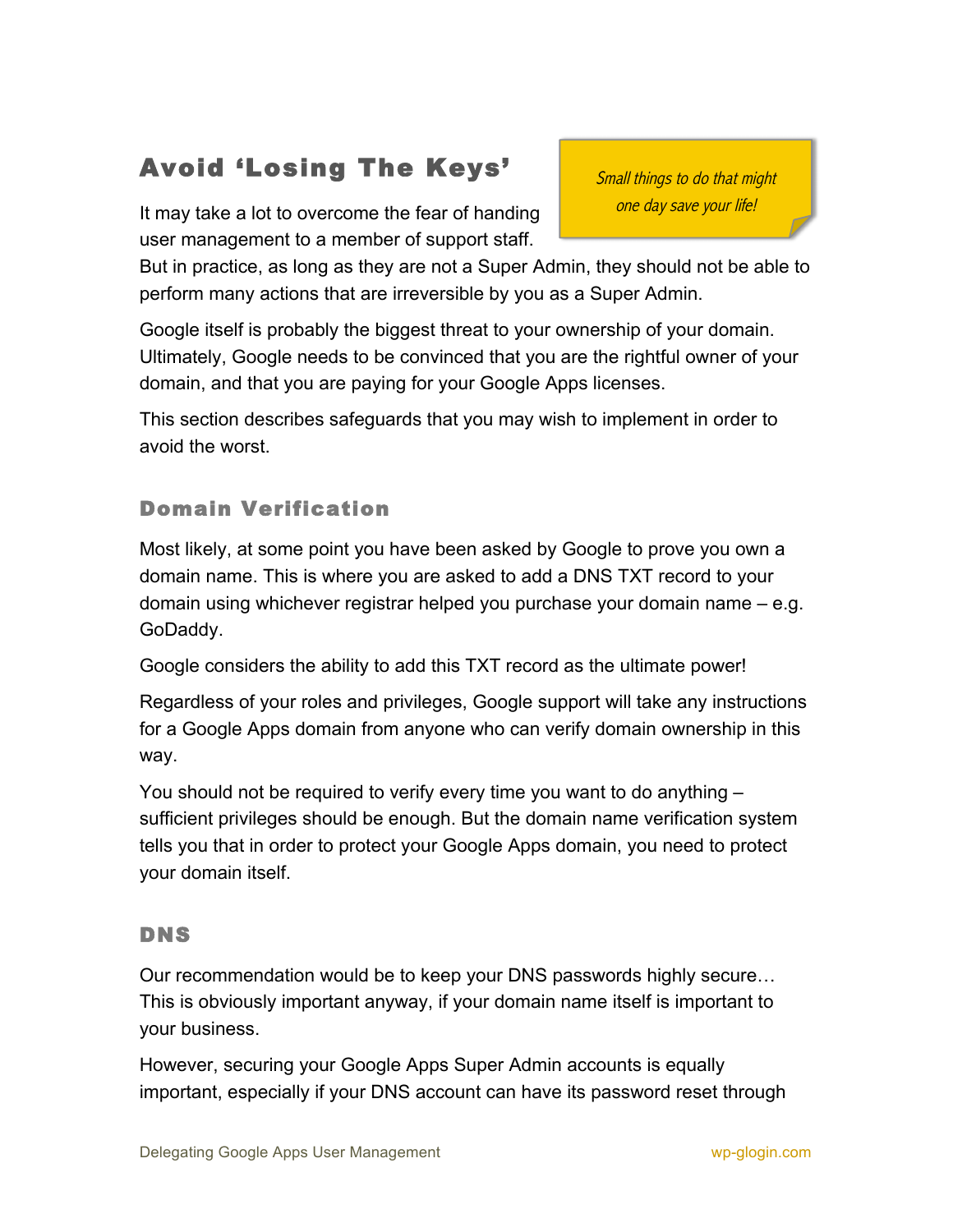your Google Apps email… This is a circular problem that can only really be solved by ensuring your DNS account is not tied to your company email address at all.

### Avoiding Google Apps Support

We have described the importance of Google Apps support as though that is an enjoyable place to end up. Things appear to have improved over the last few years, but the product support forums are littered with people who have been shut out of their Google Apps accounts – most often for failing to pay (despite trying).

#### Use an independent domain registrar

It depends on the level of trust you place in Google and its own safeguards, but it could help to avoid nightmares if you do not use their own domain registration services in conjunction with Google Apps. As a last resort, even if Google refuses to acknowledge your existence, at least you could rebuild your digital presence elsewhere…

#### Super Admins

Google recommends that you do not add more than three Super Admins to your Google Apps account. Doing so "may limit your account recovery options".

#### Billing

Keep on top of billing. There is no bigger threat than finding your credit card failed, and you ignored all warnings that your account will be suspended. There are a couple of things you can do in advance.

From your Admin console, select Billing. There should be a button labeled with a '\$' – Access billing account. Click through.

**Billing settings** – here you can add a backup credit or debit card. Not a bad idea in case your payment fails.

**Billing profile** – here you can configure a list of email address which will receive various types of billing notices, such as payment failures and impending suspension.

Make sure it's more than just you. And if you tend to ignore automated emails, add someone – anyone – who doesn't!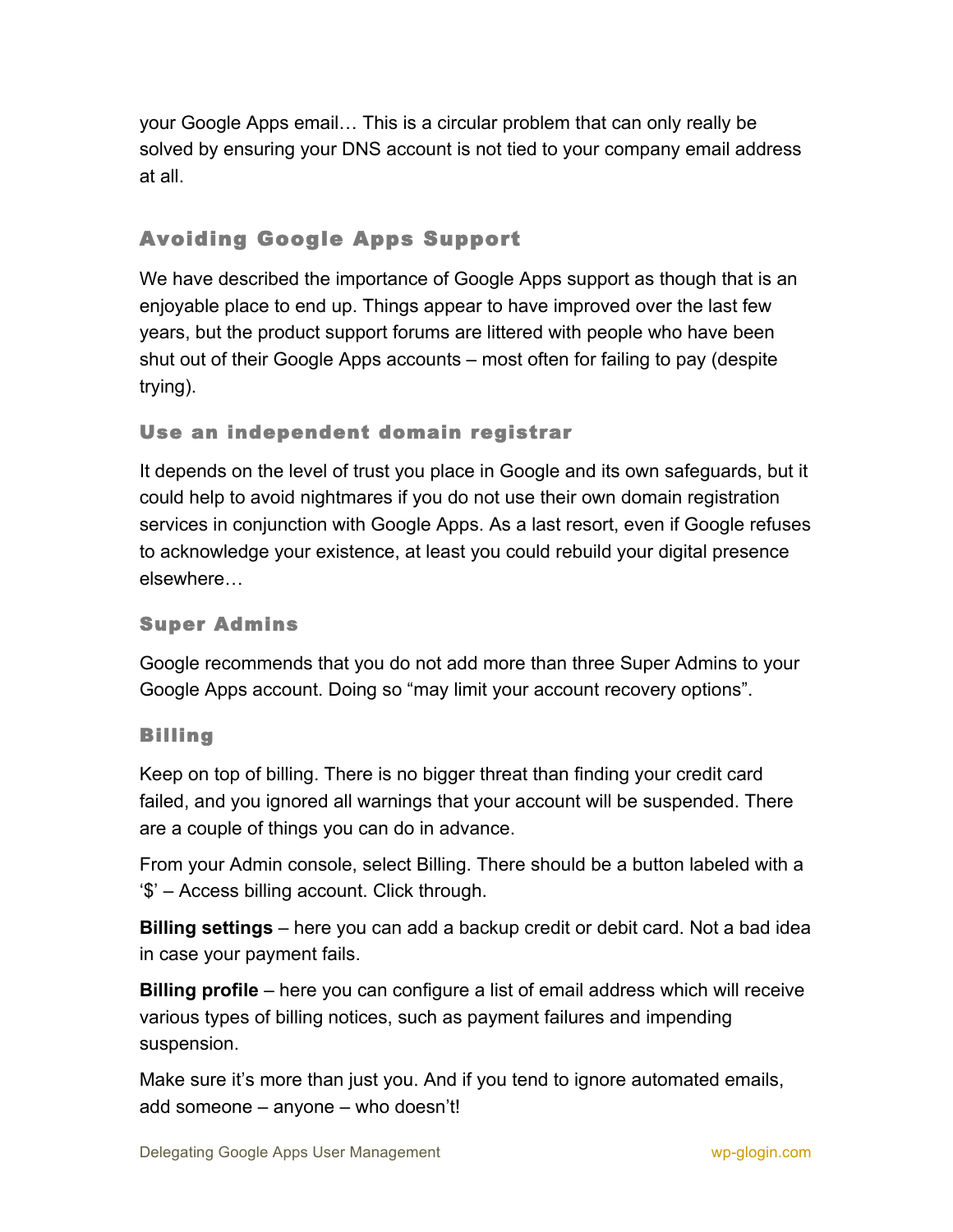Another consideration is that the person who creates new user accounts may not have authorization to actually pay to have the number of accounts increased. Maybe that person should ask you to authorize another five users whenever they see that they only have one or two licenses available – be aware that you will have to pay for the unused licenses though.